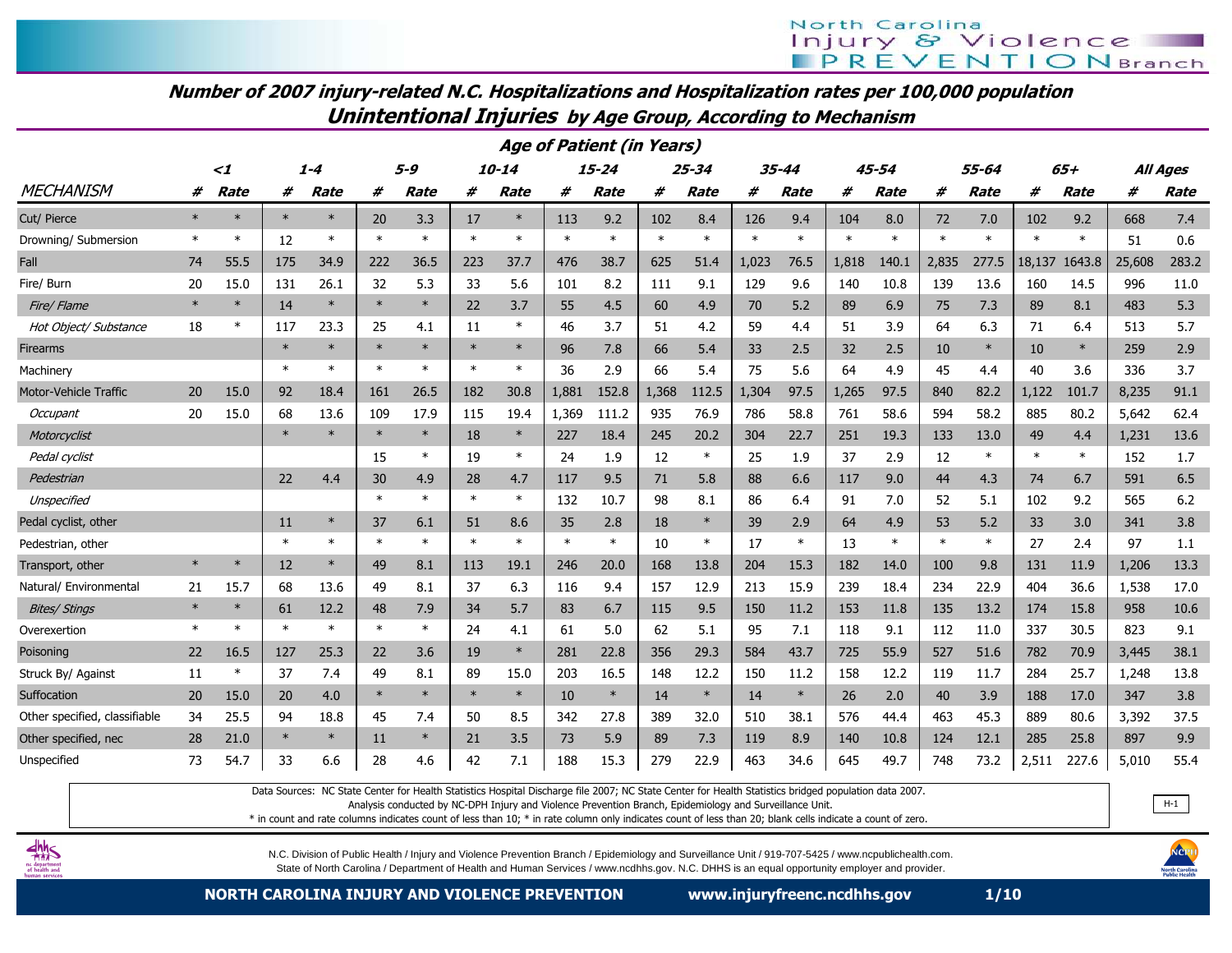# Number of 2007 injury-related N.C. Hospitalizations and Hospitalization rates per 100,000 populationSelf-Inflicted Injuries by Age Group, According to Mechanism

| <b>Age of Patient (in Years)</b> |        |        |   |         |        |         |        |           |        |           |        |           |        |        |        |             |         |        |        |        |        |          |
|----------------------------------|--------|--------|---|---------|--------|---------|--------|-----------|--------|-----------|--------|-----------|--------|--------|--------|-------------|---------|--------|--------|--------|--------|----------|
| $\leq$ 1                         |        |        |   | $1 - 4$ |        | $5 - 9$ |        | $10 - 14$ |        | $15 - 24$ |        | $25 - 34$ |        | 35-44  |        | 45-54       |         | 55-64  |        | $65+$  |        | All Ages |
| <b>MECHANISM</b>                 | #      | Rate   | # | Rate    | #      | Rate    | #      | Rate      | #      | Rate      | #      | Rate      | #      | Rate   | #      | <b>Rate</b> | #       | Rate   | #      | Rate   | #      | Rate     |
| Cut/ Pierce                      |        |        |   |         |        |         | 46     | 7.8       | 240    | 19.5      | 165    | 13.6      | 160    | 12.0   | 88     | 6.8         | 32      | 3.1    | 14     | $\ast$ | 745    | 8.2      |
| Drowning/ Submersion             |        |        |   |         |        |         |        |           |        |           |        |           |        |        |        |             |         |        | $\ast$ | $\ast$ | $\ast$ | $\ast$   |
| Fall                             |        |        |   |         |        |         |        |           | $\ast$ | $\ast$    | $\ast$ | $\ast$    | $\ast$ | $\ast$ | $\ast$ | $\ast$      |         |        |        |        | 22     | 0.2      |
| Fire/ Burn                       |        |        |   |         |        |         |        |           | $\ast$ | $\ast$    | $\ast$ | $\ast$    | $\ast$ | $\ast$ | $\ast$ | $\star$     | $\star$ | $\ast$ |        |        | 17     | $\ast$   |
| Fire/ Flame                      |        |        |   |         |        |         |        |           | $\ast$ |           | $\ast$ | $\ast$    | $\ast$ | $\ast$ | $\ast$ |             | $\ast$  | $\ast$ |        |        | 15     | $\ast$   |
| Hot Object/ Substance            |        |        |   |         |        |         |        |           |        |           |        |           | $\ast$ | $\ast$ |        |             |         |        |        |        | $\ast$ | $\ast$   |
| Firearms                         |        |        |   |         |        |         |        |           | 19     | $\ast$    | 17     | $\ast$    | 19     | $\ast$ | 22     | 1.7         | 16      | $\ast$ | 14     | $\ast$ | 107    | 1.2      |
| Motor-Vehicle Traffic            |        |        |   |         |        |         |        |           | $\ast$ | $\ast$    | $\ast$ | $\ast$    | $\ast$ | $\ast$ | $\ast$ |             | $\ast$  | $\ast$ |        |        | 10     | $\ast$   |
| Poisoning                        |        |        |   |         |        |         | 92     | 15.5      | 1,065  | 86.5      | 1,102  | 90.6      | 1,381  | 103.3  | 1,011  | 77.9        | 330     | 32.3   | 162    | 14.7   | 5,143  | 56.9     |
| Suffocation                      |        |        |   |         |        |         | $\ast$ | $\ast$    | 13     | $\ast$    | 10     | $\ast$    | $\ast$ | $\ast$ | $\ast$ |             | $\ast$  | $\ast$ |        |        | 43     | 0.5      |
| Other specified, classifiable    |        |        |   |         |        |         | $\ast$ | $\ast$    | $\ast$ | $\ast$    | $\ast$ | $\ast$    | $\ast$ | $\ast$ | $\ast$ |             | $\ast$  | $\ast$ | $\ast$ | $\ast$ | 28     | 0.3      |
| Other specified, nec             | $\ast$ | $\ast$ |   |         |        |         | $\ast$ | $\ast$    | 27     | 2.2       | 11     | $\ast$    | 24     | 1.8    | 25     | 1.9         | 14      | $\ast$ | $\ast$ | $\ast$ | 110    | 1.2      |
| Unspecified                      |        |        |   |         | $\ast$ | $\ast$  |        | $\ast$    | $\ast$ | $\ast$    | $\ast$ | $\ast$    | $\ast$ | $\ast$ | $\ast$ | $\ast$      |         |        | $\ast$ | $\ast$ | 13     | $\ast$   |

Data Sources: NC State Center for Health Statistics Hospital Discharge file 2007; NC State Center for Health Statistics bridged population data 2007. Analysis conducted by NC-DPH Injury and Violence Prevention Branch, Epidemiology and Surveillance Unit. \* in count and rate columns indicates count of less than 10; \* in rate column only indicates count of less than 20; blank cells indicate a count of zero.. <u>H-2</u>



N.C. Division of Public Health / Injury and Violence Prevention Branch / Epidemiology and Surveillance Unit / 919-707-5425 / www.ncpublichealth.com.

State of North Carolina / Department of Health and Human Services / www.ncdhhs.gov

N.C. DHHS is an equal opportunity employer and provider.

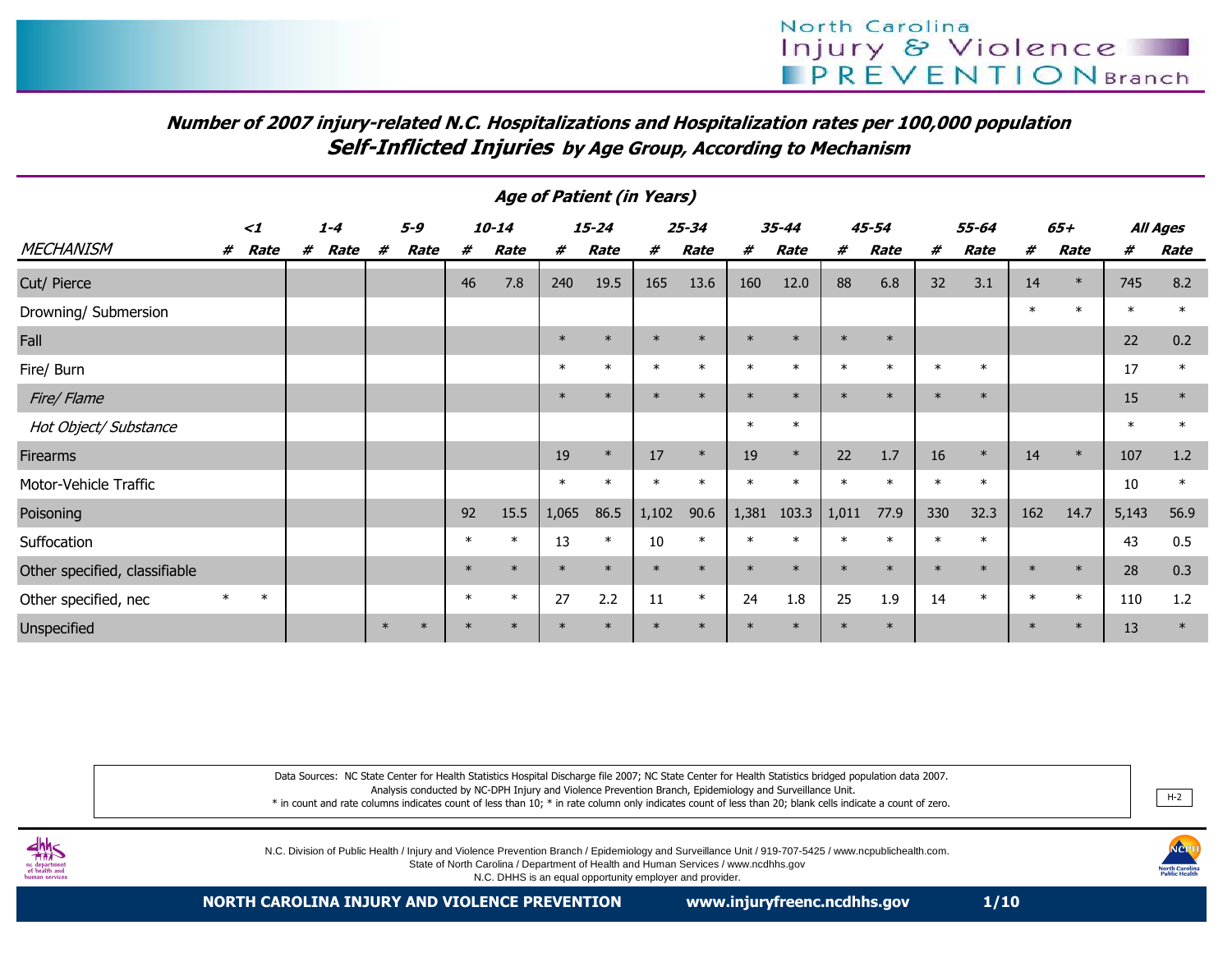# Number of 2007 injury-related N.C. Hospitalizations and Hospitalization rates per 100,000 populationAssault Injuries by Age Group, According to Mechanism

| <b>Age of Patient (in Years)</b> |          |        |        |         |        |         |        |           |        |           |         |                   |         |           |        |           |         |         |        |         |          |        |
|----------------------------------|----------|--------|--------|---------|--------|---------|--------|-----------|--------|-----------|---------|-------------------|---------|-----------|--------|-----------|---------|---------|--------|---------|----------|--------|
|                                  | $\leq$ 1 |        |        | $1 - 4$ |        | $5 - 9$ |        | $10 - 14$ |        | $15 - 24$ |         | $25 - 34$         |         | $35 - 44$ |        | $45 - 54$ |         | 55-64   |        | $65+$   | All Ages |        |
| <b>MECHANISM</b>                 | #        | Rate   | #      | Rate    | #      | Rate    | #      | Rate<br># |        | Rate      | #       | Rate<br>#<br>Rate |         | #         | Rate   | #         | Rate    | #       | Rate   | #       | Rate     |        |
| Cut/ Pierce                      |          |        | $\ast$ | $\ast$  |        |         | $\ast$ | $\ast$    | 142    | 11.5      | 128     | 10.5              | 128     | 9.6       | 78     | 6.0       | 23      | 2.3     |        | $\ast$  | 510      | 5.6    |
| Fall                             |          |        |        |         |        |         | $\ast$ | $\ast$    | $\ast$ | $\ast$    |         |                   |         |           | $\ast$ | $\ast$    | $\ast$  | $\ast$  |        |         | $\ast$   | $\ast$ |
| Fire/ Burn                       | $\ast$   | $\ast$ | $\ast$ | $\ast$  |        |         | $\ast$ | $\ast$    | $\ast$ | $\ast$    | $\ast$  | $\ast$            | $\ast$  | $\ast$    | $\ast$ | $\ast$    | $\ast$  | $\star$ | $\ast$ | $\ast$  | 24       | 0.3    |
| Fire/ Flame                      |          |        |        |         |        |         | $\ast$ | $\ast$    |        |           | $\ast$  | $\ast$            | $\star$ | $\ast$    | $\ast$ | $\star$   | $\star$ |         |        | $\ast$  | 10       | $\ast$ |
| Hot Object/ Substance            | $\ast$   | $\ast$ | $\ast$ | $\ast$  |        |         |        |           | $\ast$ | $\ast$    | $\star$ | $\ast$            |         | $\ast$    | $\ast$ | $\ast$    |         |         |        |         | 14       | $\ast$ |
| Firearms                         |          |        |        |         |        |         | 10     | $\ast$    | 252    | 20.5      | 193     | 15.9              | 77      | 5.8       | 57     | 4.4       | 11      | $\ast$  | $\ast$ | $\ast$  | 607      | 6.7    |
| Motor-Vehicle Traffic            |          |        |        |         |        |         |        |           | $\ast$ | $\ast$    | $\ast$  | $\ast$            |         | $\star$   | $\ast$ | $\ast$    |         |         |        |         | $\ast$   | $\ast$ |
| Poisoning                        |          |        |        |         |        |         |        |           | $\ast$ | $\ast$    | $\ast$  | $\ast$            |         |           | $\ast$ | $^\star$  | $\ast$  |         |        | $\star$ | $\ast$   | $\ast$ |
| Struck By/ Against               | $\ast$   | $\ast$ |        |         | $\ast$ | $\ast$  |        | $\ast$    | 154    | 12.5      | 183     | 15.1              | 190     | 14.2      | 174    | 13.4      | 56      | 5.5     | 42     | 3.8     | 804      | 8.9    |
| Suffocation                      |          |        |        |         |        |         |        |           | $\ast$ | $\ast$    |         |                   |         | $\star$   | $\ast$ | $\ast$    |         |         |        | $\ast$  | $\ast$   | $\ast$ |
| Other specified, classifiable    | 38       | 28.5   | 15     | $\ast$  | 11     | $\ast$  | $\ast$ | $\ast$    | 41     | 3.3       | 44      | 3.6               | 28      | 2.1       | 22     | 1.7       | $\ast$  |         | $\ast$ | $\ast$  | 222      | 2.5    |
| Other specified, nec             |          | $\ast$ | $\ast$ | $\ast$  | $\ast$ | $\ast$  | $\ast$ | $\ast$    | 47     | 3.8       | 60      | 4.9               | 76      | 5.7       | 55     | 4.2       | 25      | 2.4     | 10     | $\ast$  | 290      | 3.2    |
| Unspecified                      | 18       | $\ast$ | $\ast$ | $\ast$  |        |         |        |           | 51     | 4.1       | 43      | 3.5               | 74      | 5.5       | 65     | 5.0       | 24      | 2.3     | 18     | $\ast$  | 297      | 3.3    |

Data Sources: NC State Center for Health Statistics Hospital Discharge file 2007; NC State Center for Health Statistics bridged population data 2007. Analysis conducted by NC-DPH Injury and Violence Prevention Branch, Epidemiology and Surveillance Unit.

 \* in count and rate columns indicates count of less than 10; \* in rate column only indicates count of less than 20; blank cells indicate a count of zero.. He said the same state of the same state of the same state of the same state of the same state of the same s<br>He said the same state of the same state of the same state of the same state of the same state of the same stat



N.C. Division of Public Health / Injury and Violence Prevention Branch / Epidemiology and Surveillance Unit / 919-707-5425 / www.ncpublichealth.com.

State of North Carolina / Department of Health and Human Services / www.ncdhhs.gov

N.C. DHHS is an equal opportunity employer and provider.

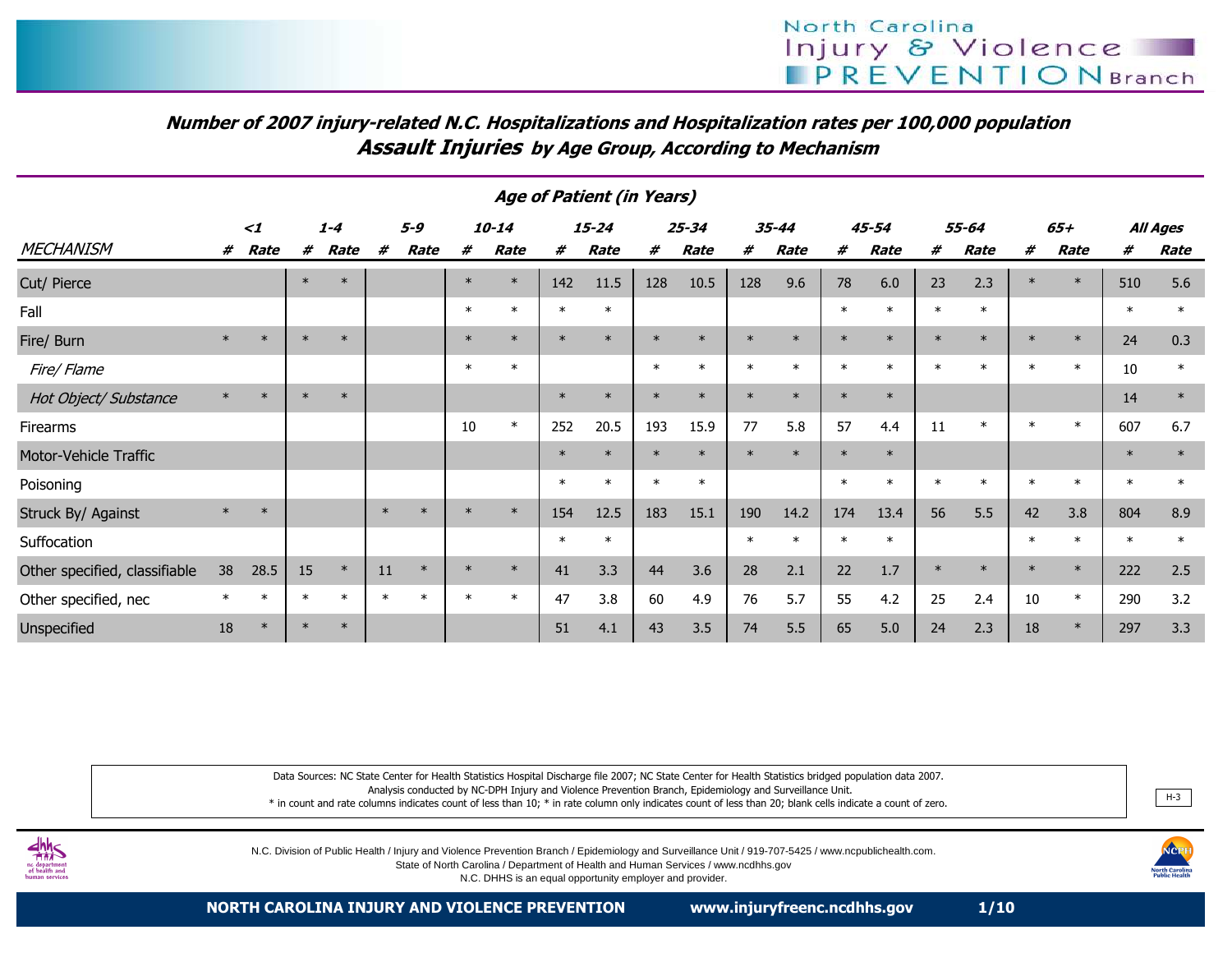# Number of 2007 injury-related N.C. Hospitalizations and Hospitalization rates per 100,000 populationUndetermined Injuries by Age Group, According to Mechanism

| <b>Age of Patient (in Years)</b> |        |        |        |         |        |        |        |           |         |           |        |           |        |           |        |         |        |        |        |        |        |          |
|----------------------------------|--------|--------|--------|---------|--------|--------|--------|-----------|---------|-----------|--------|-----------|--------|-----------|--------|---------|--------|--------|--------|--------|--------|----------|
| $\leq$ 1                         |        |        |        | $1 - 4$ |        | 5-9    |        | $10 - 14$ |         | $15 - 24$ |        | $25 - 34$ |        | $35 - 44$ |        | 45-54   |        | 55-64  |        | $65+$  |        | All Ages |
| <b>MECHANISM</b>                 | #      | Rate   | #      | Rate    | #      | Rate   | #      | Rate      | #       | Rate      | #      | Rate      | #      | Rate      | #      | Rate    | #      | Rate   | #      | Rate   | #      | Rate     |
| Cut/ Pierce                      |        |        |        |         |        |        |        |           | $\ast$  | $\ast$    | $\ast$ | $\ast$    | $\ast$ | $\ast$    | $\ast$ | $\ast$  |        |        |        |        | 21     | 0.2      |
| Drowning/ Submersion             |        |        |        |         |        |        |        |           |         |           | $\ast$ | $\ast$    |        |           |        |         |        |        |        |        | $\ast$ | $\ast$   |
| Fall                             | $\ast$ | $\ast$ |        |         |        |        |        |           | $\ast$  | $\ast$    | $\ast$ | $\ast$    | $\ast$ | $\ast$    | $\ast$ | $\ast$  | $\ast$ | $\ast$ | $\ast$ | $\ast$ | 26     | 0.3      |
| Fire/ Burn                       |        |        | $\ast$ | $\ast$  |        |        |        |           | $\ast$  | $\ast$    | $\ast$ | $\ast$    | $\ast$ | $\ast$    | $\ast$ | $\ast$  | $\ast$ | $\ast$ |        |        | 11     | $\ast$   |
| Fire/Flame                       |        |        | $\ast$ | $\ast$  |        |        |        |           | $\ast$  | $\ast$    | $\ast$ | $\ast$    | $\ast$ | $\ast$    | $\ast$ | $\ast$  | $\ast$ | $\ast$ |        |        | 11     | $\ast$   |
| Firearms                         |        |        | $\ast$ | $\ast$  |        |        |        |           | 22      | 1.8       | 25     | 2.1       | 19     | $\ast$    | $\ast$ | $\ast$  |        |        |        |        | 73     | 0.8      |
| Motor-Vehicle Traffic            |        |        |        |         |        |        |        |           | $\ast$  | $\ast$    | $\ast$ | $\ast$    |        |           |        |         |        |        | $\ast$ | $\ast$ | $\ast$ | $\ast$   |
| Natural/ Environmental           |        |        |        |         |        |        |        |           | $\ast$  | $\ast$    |        |           |        |           |        |         | $\ast$ | $\ast$ |        | $\ast$ | $\ast$ | $\ast$   |
| Poisoning                        | $\ast$ | $\ast$ | $\ast$ | $\ast$  | $\ast$ | $\ast$ | 11     | $\ast$    | 139     | 11.3      | 180    | 14.8      | 288    | 21.5      | 308    | 23.7    | 142    | 13.9   | 98     | 8.9    | 1174   | 13.0     |
| Other specified, classifiable    |        |        |        |         |        |        |        |           | $\ast$  | $\ast$    |        |           |        |           |        |         | $\ast$ | $\ast$ |        |        | $\ast$ | $\ast$   |
| Other specified, nec             | $\ast$ | $\ast$ | $\ast$ | $\ast$  | $\ast$ | $\ast$ | $\ast$ | $\ast$    | 25      | 2.0       | 45     | 3.7       | 41     | 3.1       | 50     | 3.9     | 24     | 2.3    | 31     | 2.8    | 233    | 2.6      |
| Unspecified                      | 11     | $\ast$ | $\ast$ | $\ast$  |        |        |        |           | $\star$ | $\ast$    | $\ast$ | $\ast$    | $\ast$ |           | $\ast$ | $\star$ | $\ast$ | $\ast$ | $\ast$ | $\ast$ | 37     | 0.4      |

Data Sources: NC State Center for Health Statistics Hospital Discharge file 2007; NC State Center for Health Statistics bridged population data 2007. Analysis conducted by NC-DPH Injury and Violence Prevention Branch, Epidemiology and Surveillance Unit. \* in count and rate columns indicates count of less than 10; \* in rate column only indicates count of less than 20; blank cells indicate a count of zero.

N.C. Division of Public Health / Injury and Violence Prevention Branch / Epidemiology and Surveillance Unit / 919-707-5425 / www.ncpublichealth.com.

State of North Carolina / Department of Health and Human Services / www.ncdhhs.govN.C. DHHS is an equal opportunity employer and provider.

H-4